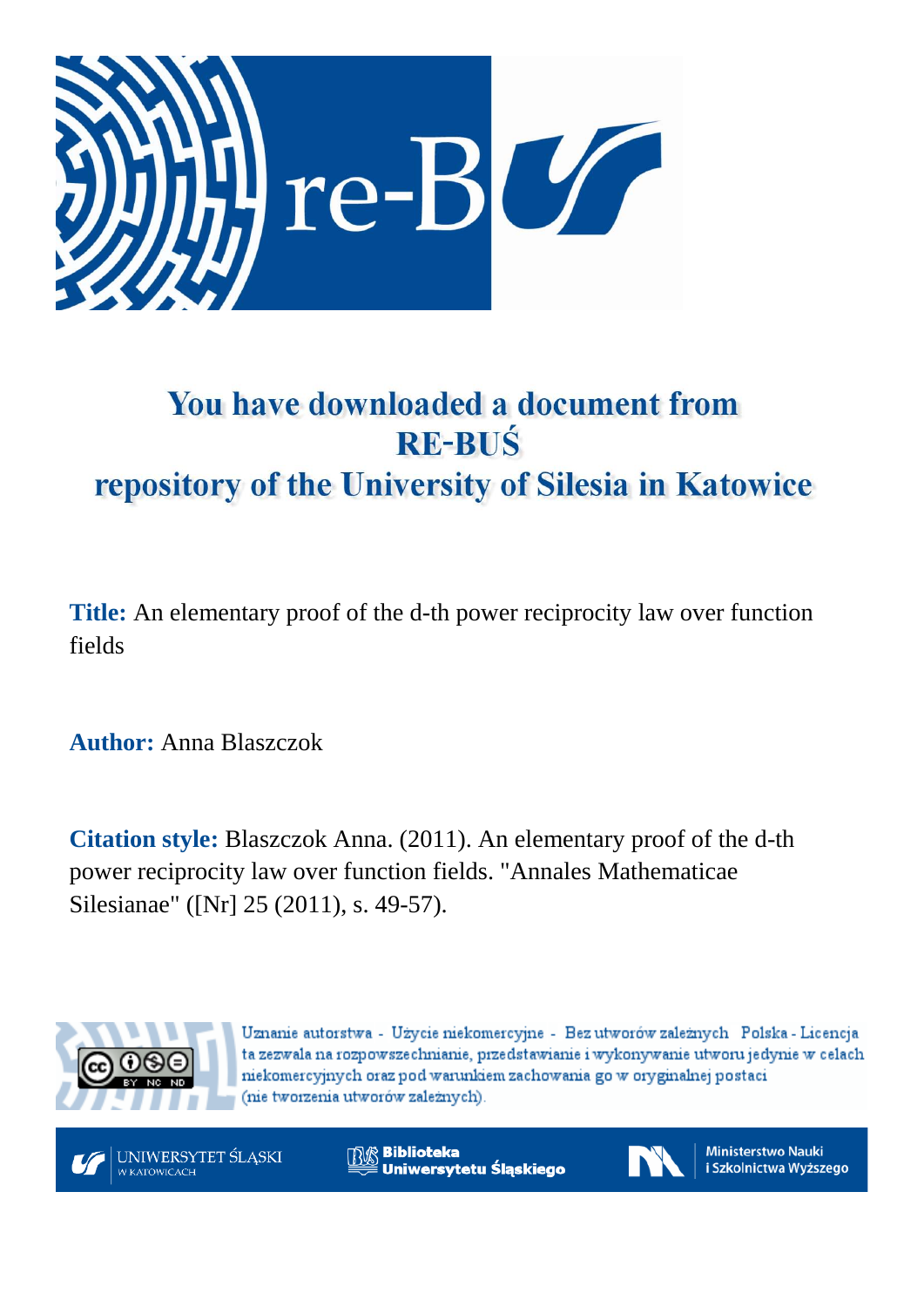## AN ELEMENTARY PROOF OF THE d-TH POWER RECIPROCITY LAW OVER FUNCTION FIELDS

#### Anna Blaszczok

Abstract. This paper generalises the proof of quadratic reciprocity law in  $\mathbb{F}_q[T]$  presented by Chun-Gang Ji and Yan Xue [2] to the case of d-th power residues, where  $d$  divides the order of  $\mathbb{F}_q^*$ . Using only elementary properties of finite fields and basic number-theoretic tools we show that if  $P, Q \in \mathbb{F}_q[T]$  are distinct irreducible polynomials then

$$
\left(\frac{P}{Q}\right)_d = (-1)^{\frac{q-1}{d} \deg(P) \deg(Q)} \left(\frac{Q}{P}\right)_d,
$$

where  $\left(\frac{P}{Q}\right)$ is the *d*-th power residue symbol.

#### 1. Introduction

Let  $\mathbb{F}_q[T]$  be the polynomial ring in one variable over the finite field  $\mathbb{F}_q$ with  $q$  elements. Every element in  $\mathbb{F}_q[T]$  has the form

$$
f(T) = \alpha_n T^n + \alpha_{n-1} T^{n-1} + \dots + \alpha_1 T + \alpha_0,
$$

where  $n = \deg(f)$  and  $\alpha_i \in \mathbb{F}_q$ ,  $\alpha_n \neq 0$ .

The leading coefficient  $\alpha_n$  of polynomial f will be denoted by sgn(f). In particular, if  $sgn(f) = 1$ , we say that f is a *monic* polynomial. We assume

Received: 20.12.2010. Revised: 25.11.2011.

<sup>(2010)</sup> Mathematics Subject Classification: 11T55, 11A15.

Key words and phrases: polynomial ring, d-th power residue, reciprocity law.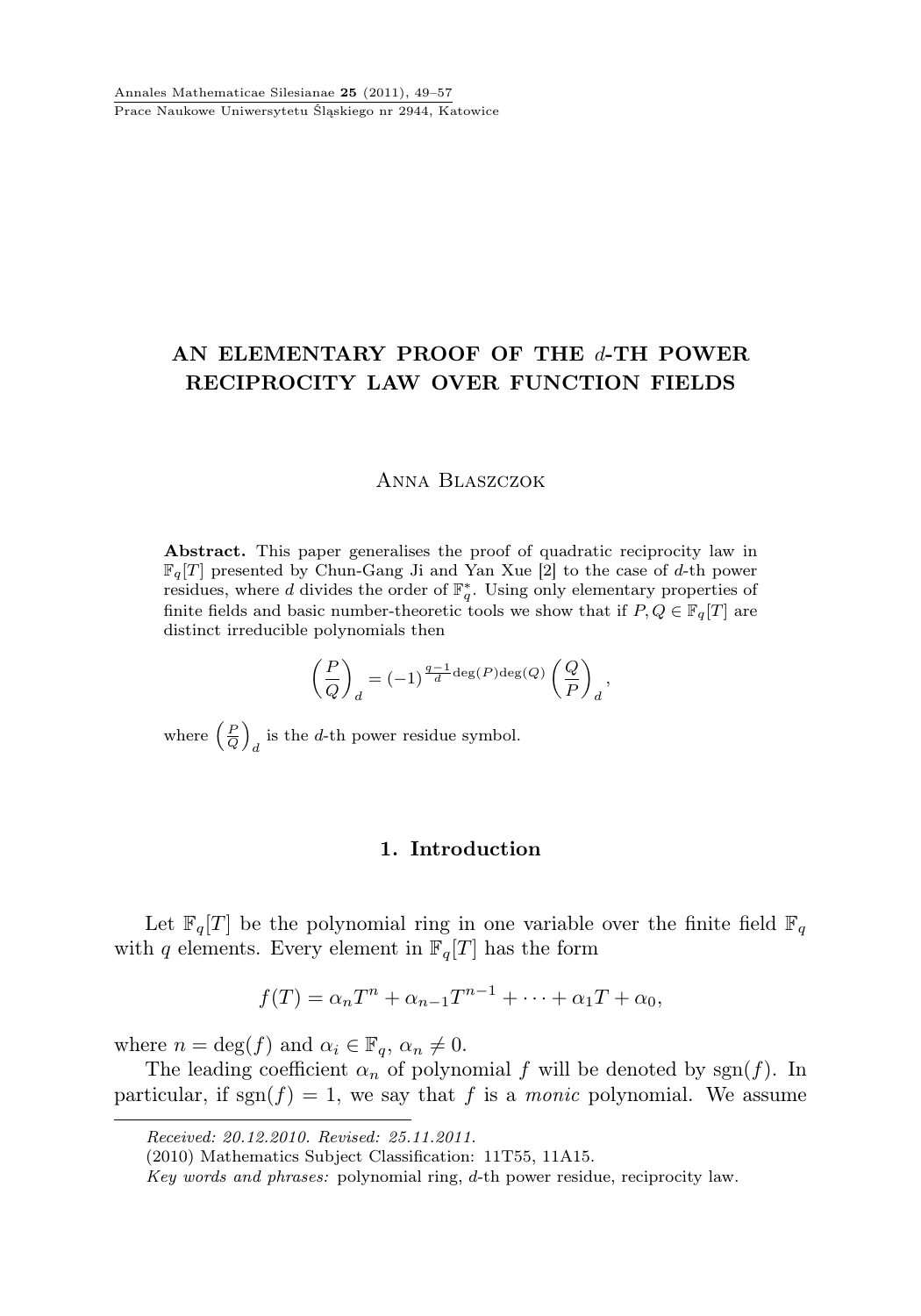that sgn(0) = 0 and deg(0) =  $-\infty$ . If  $f \in \mathbb{F}_q[T]$  is non-zero polynomial, set  $|f| = q^{\deg(f)}$ . If  $f = 0$ , set  $|f| = 0$ .

Let  $P \in \mathbb{F}_q[T]$  be an irreducible polynomial, d be a natural number greater than 1 and  $g \in \mathbb{F}_q[T]$  be not divisible by P. We say that g is a d-th power residue modulo P if the congruence  $X^d \equiv q \pmod{P}$  has a solution in  $\mathbb{F}_q[T]$ , equivalently if  $g + (P)$  is a d-th power in the field  $\mathbb{F}_q[T]/(P)$ .

In the case of  $d = 2$  we also say that g is a quadratic residue modulo P. If g is not a quadratic residue modulo P and  $gcd(P, q) \sim 1$  then we say that g is a quadratic nonresidue modulo P.

PROPOSITION 1.1. Let  $P \in \mathbb{F}_q[T]$  be an irreducible polynomial and  $g \in \mathbb{F}_q[T]$ be not divisible by P. Further, let d and n be natural numbers such that  $d \neq 1$ and  $n = \gcd(d, |P| - 1)$ . Then g is a d-th power residue modulo P if and only if

$$
g^{\frac{|P|-1}{n}} \equiv 1 \, (\text{mod } P).
$$

PROOF. It is a simple generalization of Proposition 1.10 of [5] in the case of power residues modulo irreducible polynomial.

Let  $d \neq 1$  divide the order of  $\mathbb{F}_q^*$ . In this case, a very useful tool in the theory of power residues is a power residue symbol.

Let P be a monic irreducible polynomial in  $\mathbb{F}_q[T]$ . Then for every  $g \in \mathbb{F}_q[T]$ there exists a unique element  $\left(\frac{g}{F}\right)$  $\left(\frac{g}{P}\right)_d \in \mathbb{F}_q$  such that

$$
g^{\frac{|P|-1}{d}} \equiv \left(\frac{g}{P}\right)_d \left(\text{mod } P\right).
$$

The function  $\left(\frac{1}{P}\right)_d : \mathbb{F}_q[T] \to \mathbb{F}_q$  is called a *d-th power residue symbol.* 

PROPOSITION 1.2. Let  $P \in \mathbb{F}_q[T]$  be a monic irreducible polynomial and  $g, h \in \mathbb{F}_q[T]$ . Then

(1) if  $h \equiv g \pmod{P}$  then  $\left(\frac{h}{P}\right)_d = \left(\frac{g}{P}\right)_d$  $\frac{g}{P}\Big)_d$  $(2) \left(\frac{gh}{p}\right)$ P  $\setminus$  $\frac{1}{d} = \left(\frac{g}{P}\right)$  $\frac{g}{P}\Big)_d \left(\frac{h}{P}\right)_d$ (3) g is a d-th power residue modulo P if and only if  $\left(\frac{9}{5}\right)$  $\frac{g}{P}\big)_d=1,$  $(4)$   $\left(\frac{g}{F}\right)$  $\left(\frac{g}{P}\right)_d = \left(\frac{g}{P}\right)$  $\frac{g}{P}\Big)_{q-1}^{\frac{q-1}{d}}$  $\frac{d}{q-1}$ .

PROOF. Properties 1, 2 and 4 follow directly from the definition of power residue symbol. The equivalence in 3 follows from the fact that if  $d|(q-1)$ then proposition 1.1 implies that  $g$  is a  $d$ -th power residue modulo  $P$  if and only if  $g^{\frac{|P|-1}{d}} \equiv 1 \pmod{P}$ .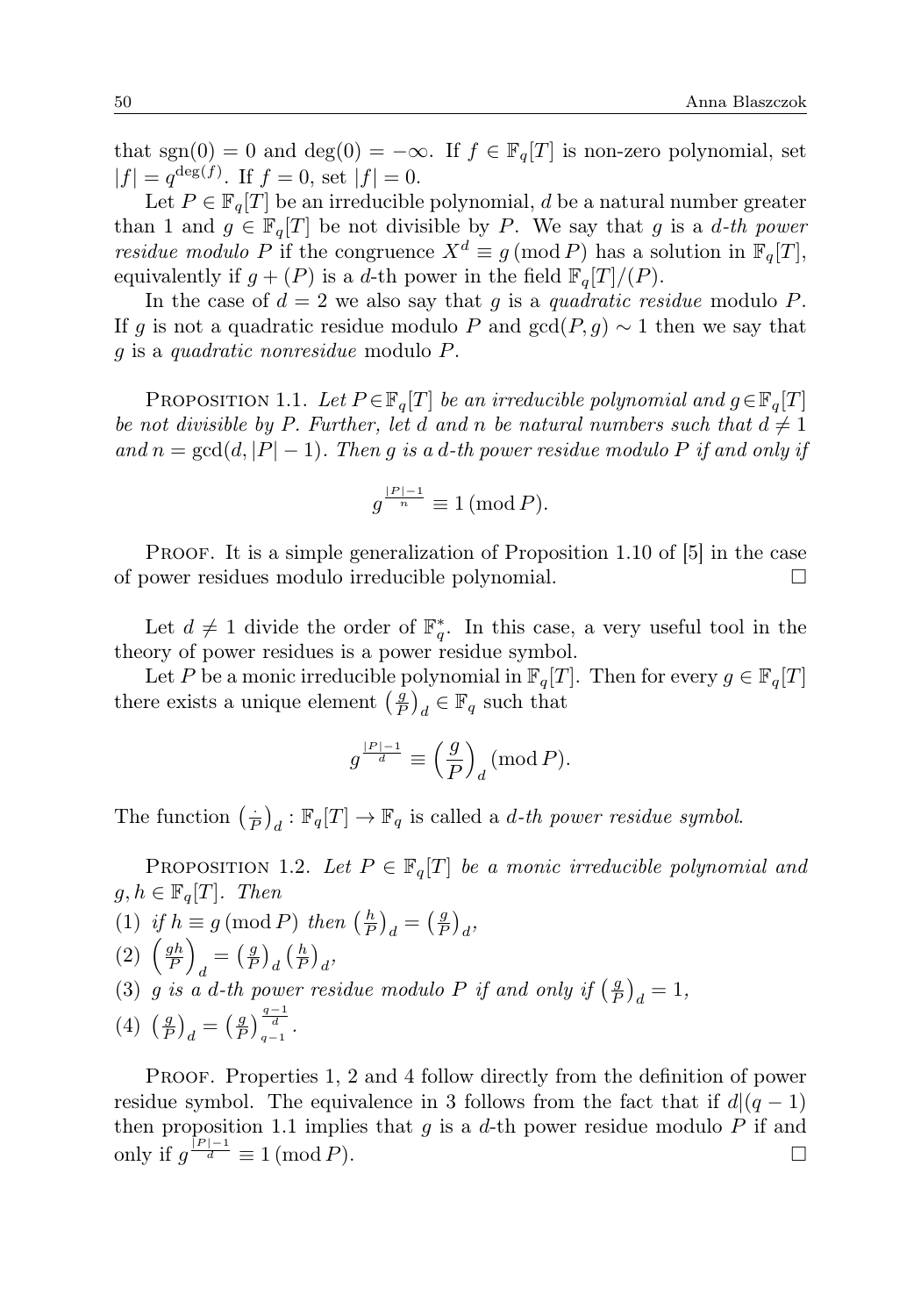It is easy to prove that the non-zero values of the d-th power residue symbol are d-th roots of the unity in  $\mathbb{F}_q$ . In particular, if  $d = 2$  then from item 3 of the above proposition we obtain that

$$
\left(\frac{f}{P}\right)_2 = \begin{cases} 1, & \text{if } f \text{ is a quadratic residue modulo } P, \\ -1, & \text{if } f \text{ is a quadratic nonresidue modulo modulo } P, \\ 0, & \text{if } P \text{ divides } f, \end{cases}
$$

which property is analogous to the definition of Legendre symbol for integers. For this ring, one of the most important tools of the quadratic residues theory is reciprocity law, which states the relation between the Legendre symbols involving two odd primes.

Fifty-six years after the publication by Gauss of his first proof of quadratic reciprocity law, Dedekind in [3] stated an analogous law over function fields. In polynomial rings over finite fields, unlike in the case of integers, it is possible to prove reciprocity law more general than quadratic without using advanced tools and theories.

THEOREM 1.3 (Reciprocity law). Let  $P$  and  $Q$  be distinct monic irreducible polynomials in  $\mathbb{F}_q[T]$ . Then

$$
\left(\frac{P}{Q}\right)_d = (-1)^{\frac{q-1}{d} \deg(P) \deg(Q)} \left(\frac{Q}{P}\right)_d.
$$

Leonard Carlitz thought he was the first to prove the generalization of quadratic reciprocity law over function fields (see [1]). However O. Ore pointed out that F.K. Schmidt had published the result before Carlitz. Since the 1930s Carlitz has published several proofs of general reciprocity law. One of his proofs, that relies only on properties of the finite fields, is included by Michael Rosen in [5].

The main aim of this paper is to present an elementary proof of Theorem 1.3 which was created by analogy to the quadratic reciprocity law's proof given by Chun-Gang Ji and Yan Xue in [2]. We will use only basic numbertheoretic tools and elementary properties of finite fields.

### 2. The proof of the reciprocity law

In the proof of the reciprocity law, we will use the following lemmas.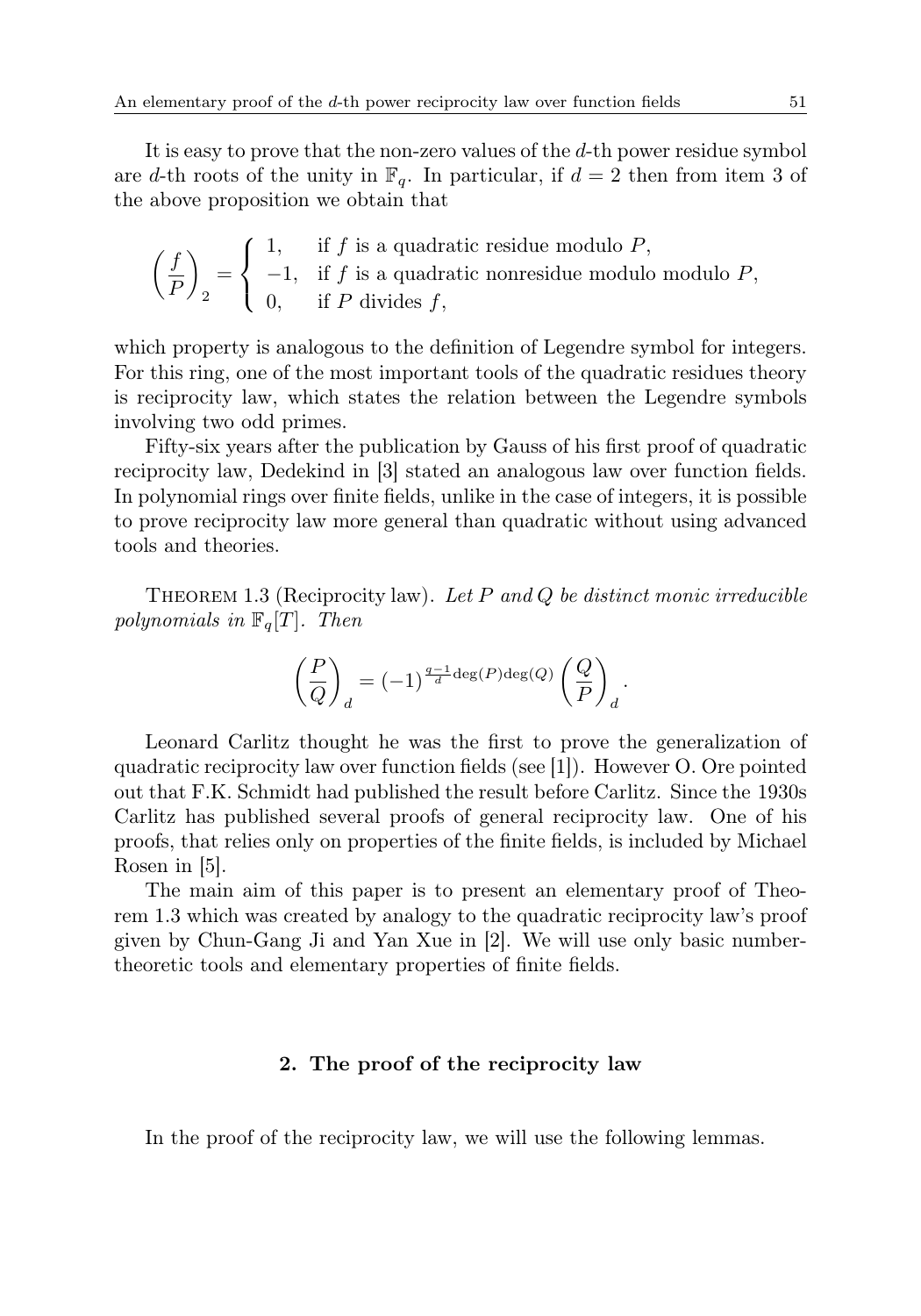LEMMA 2.1. Let  $g_1, \ldots, g_n \in \mathbb{F}_q[T]$  be pairwise relatively prime polynomials of positive degrees and let  $g = g_1 \cdot \ldots \cdot g_n$ .

If  $\Phi: \mathbb{F}_q[T]/(g) \to \mathbb{F}_q[T]/(g_1) \times \ldots \times \mathbb{F}_q[T]/(g_n)$  is given by

 $\Phi(f + (q)) = (f + (q_1), \ldots, f + (q_n)),$ 

then the restriction of  $\Phi$  to the group  $U(\mathbb{F}_q[T]/(g))$  of units of the ring  $\mathbb{F}_q[T]/(g)$ is an isomorphism of the groups  $U(\mathbb{F}_q[T]/(q))$  and

$$
U(\mathbb{F}_q[T]/(g_1)) \times \ldots \times U(\mathbb{F}_q[T]/(g_n)).
$$

**PROOF.** See Corollary of Proposition 1.4 in [2].

LEMMA 2.2. If  $F$  is a finite field then

$$
\prod_{\alpha \in F^*} \alpha = -1.
$$

**PROOF.** If F is a finite field with n elements and K is its subfield, then the polynomial  $X^n - X \in K[X]$  factors over F as

$$
X^n - X = \prod_{\alpha \in F} (X - \alpha)
$$

(for the proof see Lemma 2.4 in [4]). The formula in the lemma follows by dividing both sides of the above equality by the monomial  $X$  and setting  $X = 0.$ 

LEMMA 2.3. If  $P$  is an irreducible polynomial of degree  $m$ , then

$$
\prod_{\substack{g \in \mathbb{F}_q[T] \\ 0 \le \deg(g) < m}} g \equiv -1 \, (\text{mod } P).
$$

PROOF. The congruence follows immediately from previous lemma considered for  $F = \mathbb{F}_q[T]/(P)$ .

PROOF OF THEOREM 1.3. Let  $P$  and  $Q$  be distinct monic and irreducible polynomials. Then from part 4 of Proposition 1.2 it follows that it is enough to show that

$$
\left(\frac{P}{Q}\right)_{q-1} = (-1)^{\deg(P)\deg(Q)} \left(\frac{Q}{P}\right)_{q-1}.
$$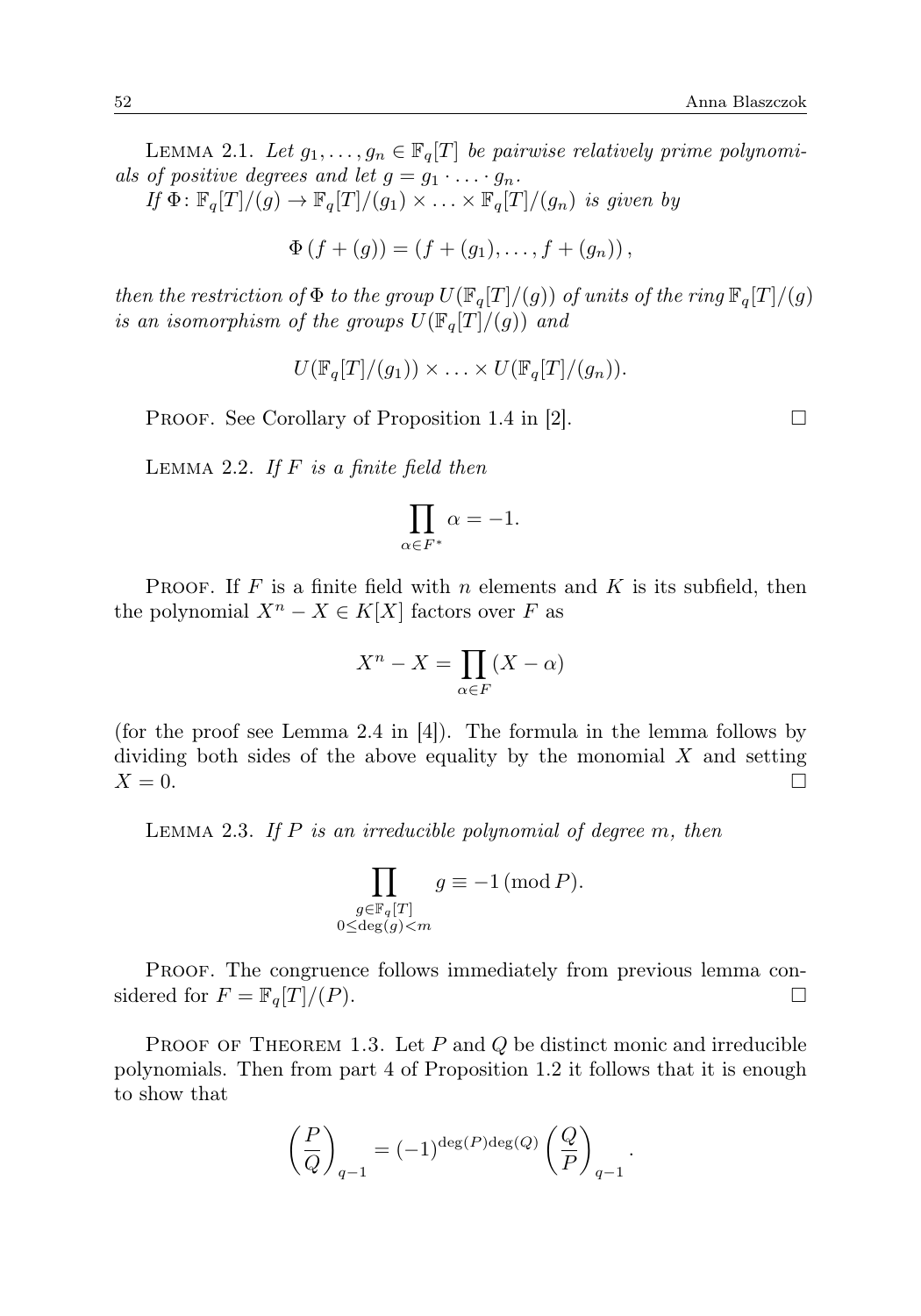For the proof we introduce some useful notation. Let  $f \in \mathbb{F}_q[T]$  be a monic polynomial of positive degree. Set

$$
\mu(f) = \{ g \in \mathbb{F}_q[T] : 0 \le \deg(g) < \deg(f) \}
$$

and

$$
\mu_{\beta}(f) = \{ g \in \mu(f) : \text{sgn}(f) = \beta \} \quad \text{for every } \beta \in \mathbb{F}_q^*.
$$

Then  $|\mu(f)| = |f| - 1$  and  $|\mu_{\beta}(f)| = \frac{|f| - 1}{q - 1}$  $\frac{f_1 - 1}{q - 1}$ , for every  $\beta \in \mathbb{F}_q^*$ .

Let for every pair  $(v, w) \in \mu(P) \times \mu_1(Q)$  element  $k_{v,w} \in \mathbb{F}_q[T]$  be a polynomial of a degree smaller than  $deg(PQ)$  such that

$$
\begin{cases} k_{v,w} \equiv v \, (\text{mod } P), \\ k_{v,w} \equiv w \, (\text{mod } Q). \end{cases}
$$

From Lemma 2.1 it follows that such a polynomial exists and is unique. Moreover, since a given polynomial g represents a unit in  $\mathbb{F}_q[T]/(PQ)$  if and only if  $(g, PQ)$  ∼ 1, polynomials  $k_{v,w}$  and  $PQ$  are relatively prime.

Observe that, if  $(v, w), (v_1, w_1) \in \mu(P) \times \mu_1(Q)$  and  $(v, w) \neq (v_1, w_1)$  then  $\beta k_{v,w} \neq \gamma k_{v_1,w_1}$  for every  $\beta, \gamma \in \mathbb{F}_q^*$ . Indeed, if  $\beta k_{v,w} = \gamma k_{v_1,w_1}$  then

$$
\begin{cases}\n\beta v \equiv \gamma v_1 \, (\text{mod } P), \\
\beta w \equiv \gamma w_1 \, (\text{mod } Q).\n\end{cases}
$$

Since  $\deg(\beta v)$ ,  $\deg(\gamma v_1) < \deg(P)$  and  $\deg(\beta w)$ ,  $\deg(\gamma w_1) < \deg(Q)$ , we get that  $\beta v = \gamma v_1$  and  $\beta w = \gamma w_1$ . Moreover polynomials w and  $w_1$  are monic, so  $\gamma = \beta$  and  $(v, w) = (v_1, w_1)$ .

For every  $(v, w) \in \mu(P) \times \mu_1(Q)$  set  $k_{v,w}^* = \beta k_{v,w}$ , where  $\beta = (sgn(k_{v,w}))^{-1}$ . Then  $sgn(k_{v,w})^* = 1$  and by our above observation

(1) 
$$
|\{k_{v,w}^*: v \in \mu(P), w \in \mu_1(Q)\}| = |\mu(P) \times \mu_1(Q)|
$$

$$
= (|P| - 1) \cdot \frac{1}{q-1}(|Q| - 1).
$$

We will show that for a certain  $\gamma \in \mathbb{F}^*$  we have

(2) 
$$
(-1)^{\frac{|Q|-1}{q-1}} \left(\frac{Q}{P}\right)_{q-1}^{-1} \equiv \prod_{\substack{f \in \mu_1(PQ) \\ \gcd(f, PQ) \sim 1}} f \equiv \gamma \prod_{\substack{v \in \mu(P) \\ w \in \mu_1(Q)}} k_{v,w}
$$

$$
\equiv \gamma(-1)^{\frac{|Q|-1}{q-1}} (\text{mod } P)
$$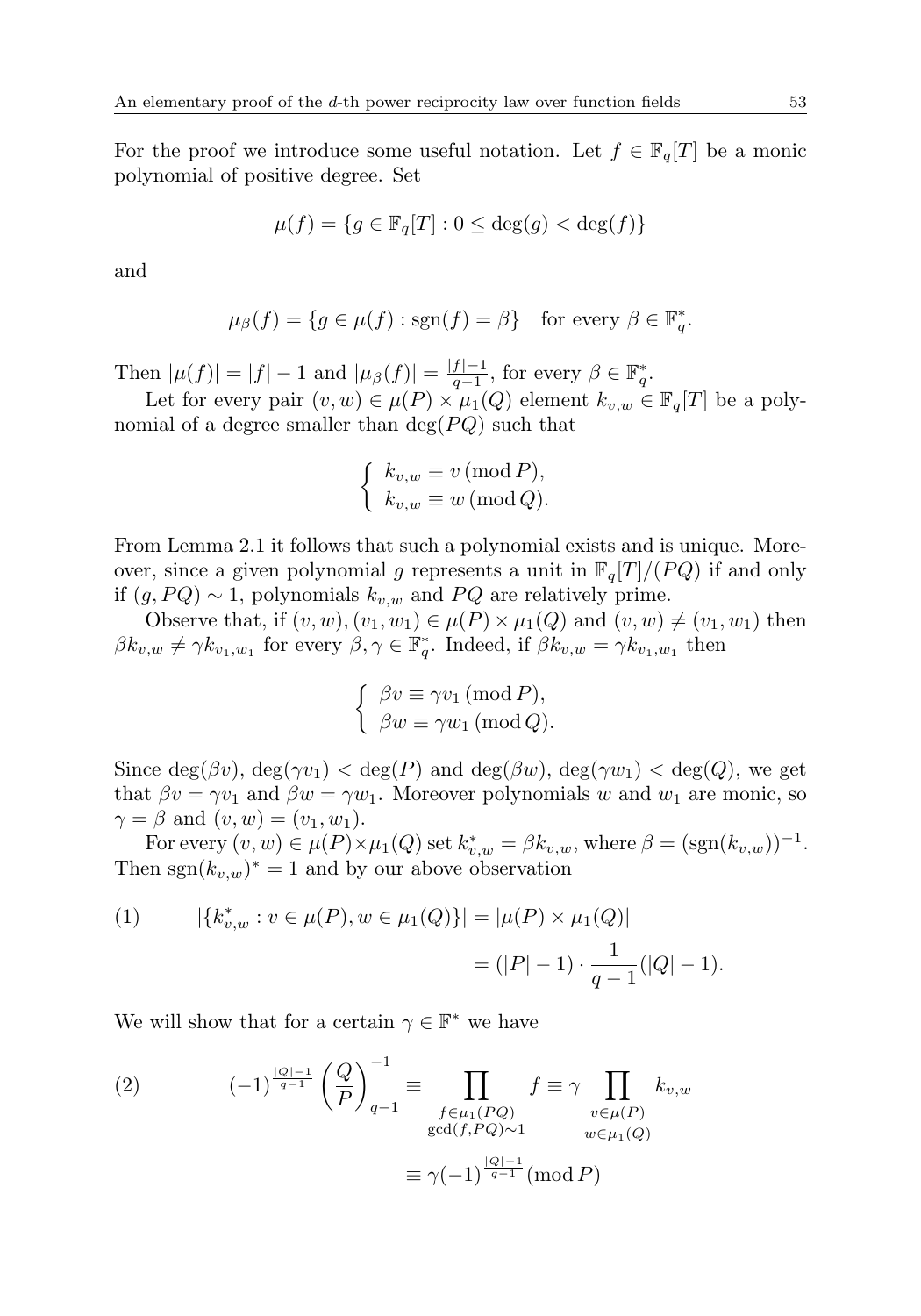and

(3) 
$$
(-1)^{\frac{|P|-1}{q-1}} \left(\frac{P}{Q}\right)_{q-1}^{-1} \equiv \prod_{\substack{f \in \mu_1(PQ) \\ \gcd(f, PQ) \sim 1}} f \equiv \gamma \prod_{\substack{v \in \mu(P) \\ w \in \mu_1(Q)}} k_{v,w}
$$

$$
\equiv \gamma (-1)^{\frac{|Q|-1}{q-1} \frac{|P|-1}{q-1}} (-1)^{\frac{|P|-1}{q-1}} (\text{mod } Q).
$$

From these congruences

$$
\left(\frac{P}{Q}\right)_{q-1}^{-1} = \left(\frac{Q}{P}\right)_{q-1}^{-1} (-1)^{\frac{|Q|-1}{q-1} \frac{|P|-1}{q-1}}.
$$

Then

$$
\left(\frac{P}{Q}\right)_{q-1} = (-1)^{\deg(P)\deg(Q)} \left(\frac{Q}{P}\right)_{q-1},
$$

which equality, as we observed, it is sufficient to show.

For the proof of congruences (2) and (3), set

$$
\mathcal{F}_1 = \{k_{v,w}^* : v \in \mu(P), w \in \mu_1(Q)\},\
$$
  

$$
\mathcal{F}_2 = \{f \in \mu_1(PQ) : \gcd(f, PQ) \sim 1\},\
$$

and

$$
\mathcal{F}_3 = \{f \in \mu_1(PQ) : \gcd(f, P) \sim 1\} \setminus \{f \in \mu_1(PQ) : Q|f\}.
$$

It is easy to show that  $\mathcal{F}_1 \subseteq \mathcal{F}_2 = \mathcal{F}_3$ .

Since  $\{f \in \mathbb{F}_q[T] : 0 \leq \deg(f) < \deg(PQ), \gcd(f, PQ) \sim 1\}$  is the set of representatives for  $U(\mathbb{F}_q[T]/(PQ))$ , from Lemma 2.1 and equality (1) we obtain

$$
|\mathcal{F}_2| = \frac{1}{q-1} |U(\mathbb{F}_q[T]/(PQ))|
$$
  
= 
$$
\frac{1}{q-1} |U(\mathbb{F}_q[T]/(P))||U(\mathbb{F}_q[T]/(Q))|
$$
  
= 
$$
\frac{1}{q-1}(|P|-1)(|Q|-1) = |\mathcal{F}_1|.
$$

Thus, finally  $\mathcal{F}_1 = \mathcal{F}_2 = \mathcal{F}_3$ .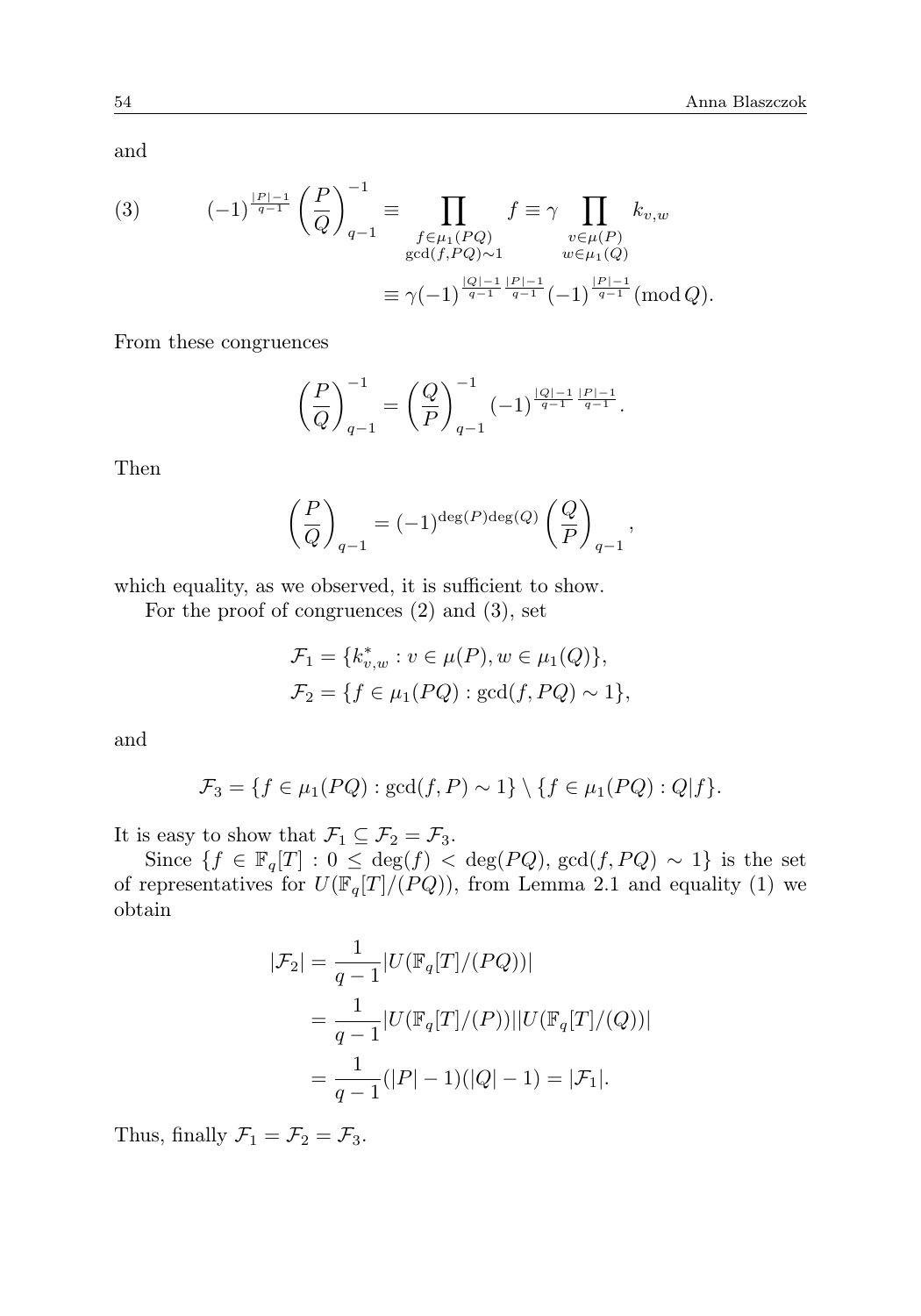From the equality of sets  $\mathcal{F}_1$ ,  $\mathcal{F}_2$  and by the definition of polynomials  $k_{v,w}^*$ we obtain identity

(4) 
$$
\prod_{\substack{f \in \mu_1(PQ) \\ \gcd(f, PQ) \sim 1}} f = \prod_{\substack{v \in \mu(P) \\ w \in \mu_1(Q)}} k_{v,w}^* = \gamma \prod_{\substack{v \in \mu(P) \\ w \in \mu_1(Q)}} k_{v,w}
$$

for a certain  $\gamma \in \mathbb{F}_q^*$ . Identity  $\mathcal{F}_2 = \mathcal{F}_3$  shows that

(5) 
$$
\prod_{\substack{f \in \mu_1(PQ) \\ \gcd(f, PQ) \sim 1}} f = \prod_{\substack{f \in \mu_1(PQ) \\ \gcd(f, P) \sim 1}} f \Big/ \prod_{\substack{g \in \mu_1(PQ) \\ Q|g}} g.
$$

By Lemma 2.3 we have

(6) 
$$
\prod_{\substack{f \in \mu_1(PQ) \\ \gcd(f, P) \sim 1}} f = \prod_{f \in \mu_1(P)} f \prod_{\substack{b \in \mu_1(Q) \\ h \in \mu(P)}} (bP + h) \equiv \prod_{f \in \mu_1(P)} f \left( \prod_{h \in \mu(P)} h \right)^{|\mu_1(Q)|}
$$

$$
\equiv \prod_{f \in \mu_1(P)} f(-1)^{\frac{|Q| - 1}{q - 1}} \text{ (mod } P).
$$

Furthermore

(7) 
$$
\prod_{\substack{g \in \mu_1(PQ) \\ Q|g}} g = \prod_{f \in \mu_1(P)} fQ = Q^{\frac{|P|-1}{q-1}} \prod_{f \in \mu_1(P)} f
$$

$$
\equiv \left(\frac{Q}{P}\right)_{q-1} \prod_{f \in \mu_1(P)} f \text{ (mod } P).
$$

From  $(5)$ ,  $(6)$  and  $(7)$  we obtain

(8) 
$$
\prod_{\substack{f \in \mu_1(PQ) \\ \gcd(f, PQ) \sim 1}} f \equiv (-1)^{\frac{|Q|-1}{q-1}} \left(\frac{Q}{P}\right)_{q-1}^{-1} (\text{mod } P).
$$

Similarly

(9) 
$$
\prod_{\substack{f \in \mu_1(PQ) \\ \gcd(f, PQ) \sim 1}} f \equiv (-1)^{\frac{|P|-1}{q-1}} \left(\frac{P}{Q}\right)_{q-1}^{-1} (\text{mod } Q).
$$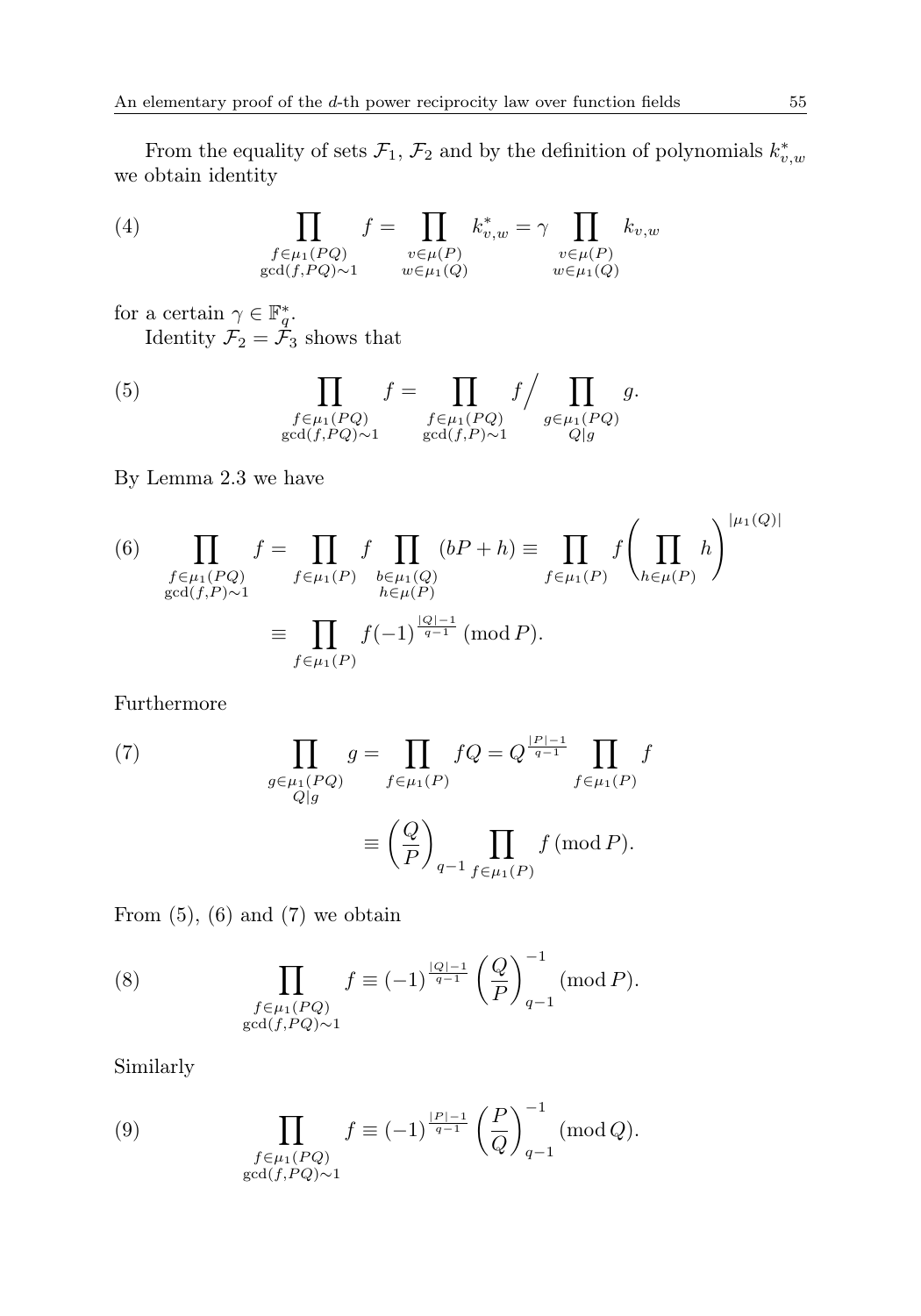By the definition of polynomials  $k_{v,w}$  and Lemma 2.3 we obtain that

(10) 
$$
\prod_{\substack{v \in \mu(P) \\ w \in \mu_1(Q)}} k_{v,w} \equiv \left(\prod_{v \in \mu(P)} v\right)^{\frac{|Q|-1}{q-1}} \equiv (-1)^{\frac{|Q|-1}{q-1}} (\text{mod } P)
$$

and

(11) 
$$
\prod_{\substack{w \in \mu_1(Q) \\ v \in \mu(P)}} k_{v,w} \equiv \left( \left( \prod_{w \in \mu_1(Q)} w \right)^{q-1} \right)^{\frac{|P|-1}{q-1}} \pmod{Q}.
$$

Since for every  $\beta \in \mathbb{F}_q^*$  we have

$$
\prod_{w \in \mu_{\beta}(Q)} w = \beta^{\frac{|Q|-1}{q-1}} \prod_{w \in \mu_1(Q)} w,
$$

from congruence (11) we obtain that

$$
\prod_{\substack{w \in \mu_1(Q) \\ v \in \mu(P)}} k_{v,w} = \left( \prod_{\beta \in \mathbb{F}_q^*} \left( \beta^{-\frac{|Q|-1}{q-1}} \prod_{w \in \mu_\beta(Q)} w \right) \right)^{\frac{|P|-1}{q-1}}
$$

$$
\equiv \left( \prod_{\beta \in \mathbb{F}_q^*} \beta \right)^{-\frac{|Q|-1}{q-1}\frac{|P|-1}{q-1}} \left( \prod_{w \in \mu(Q)} w \right)^{\frac{|P|-1}{q-1}} \pmod{Q}.
$$

Hence, by Lemmas 2.2 and 2.3 we have

(12) 
$$
\prod_{\substack{w \in \mu_1(Q) \\ v \in \mu(P)}} k_{v,w} = (-1)^{\frac{|Q|-1}{q-1} \frac{|P|-1}{q-1}} (-1)^{\frac{|P|-1}{q-1}} (\text{mod } Q).
$$

Finally, from  $(8)$ ,  $(4)$  and  $(10)$  we obtain congruence  $(2)$  and from  $(9)$ ,  $(4)$ and (12) we have (3), which, as we observed, was sufficient to complete the  $\Box$